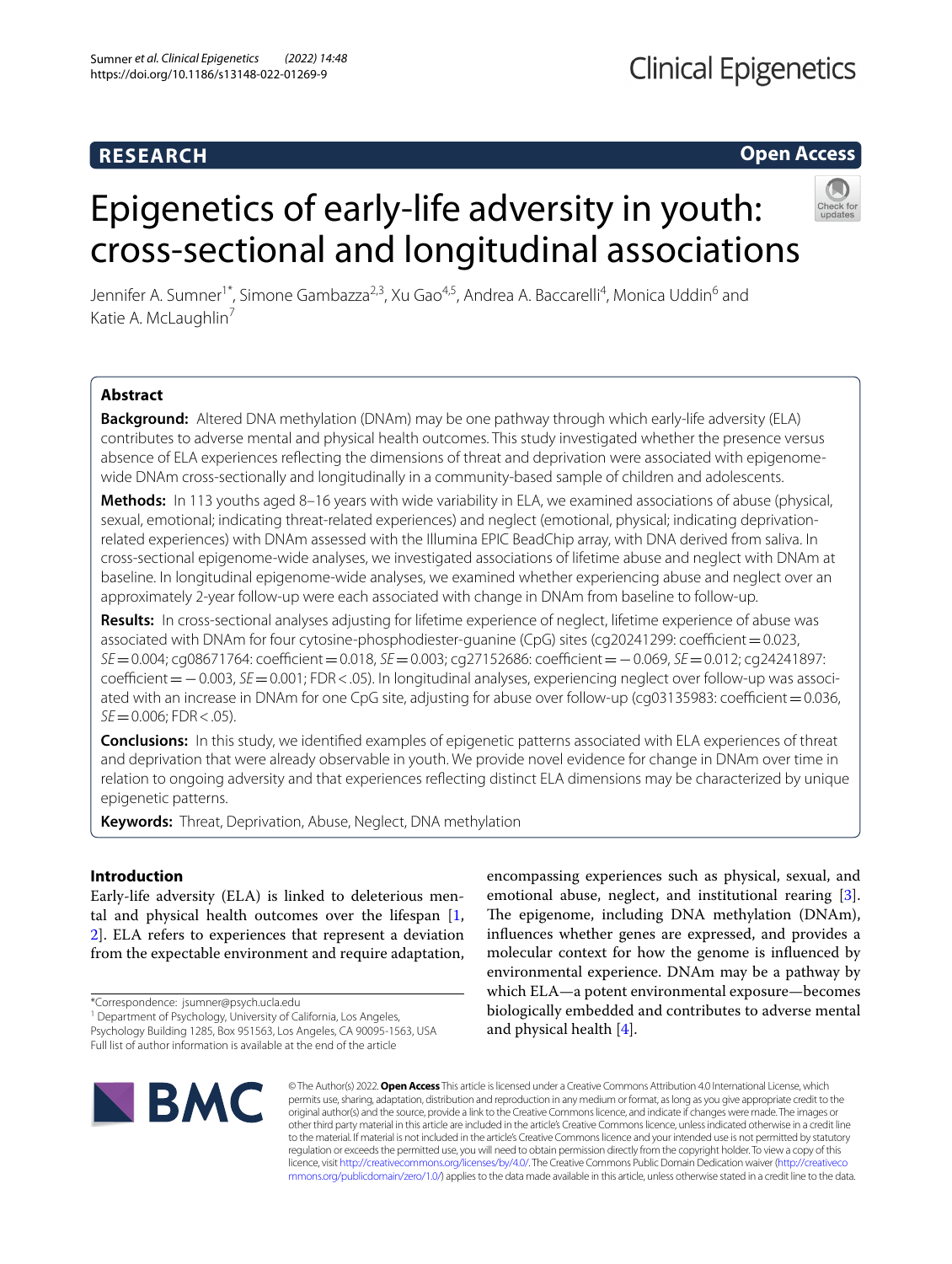Growing work has explored whether ELA is associated with differential DNAm patterns (for a review, see [\[5\]](#page-9-4)). Most research has employed a candidate gene approach, focusing on probes in genes related to the hypothalamic–pituitary–adrenal (HPA) axis and stress-related neurotransmitter genes. However, candidate gene studies are limited by the available understanding of the neurobiology associated with ELA to inform gene selection. Accordingly, more recent work has employed hypothesisfree epigenome-wide approaches. Some [[6–](#page-9-5)[12](#page-9-6)], but not all [[13](#page-9-7), [14\]](#page-9-8), epigenome-wide association studies (EWAS) suggest ELA is associated with diferential DNAm patterns. Many studies measured retrospectively reported ELA and DNAm in adulthood, with fewer EWAS in youths. However, a recent meta-analysis documented meaningful concerns with using retrospective reports of ELA in adults, showing poor concordance with prospective measures of ELA assessed in childhood [\[15](#page-9-9)]. Additionally, in retrospective studies, it is unclear whether DNAm diferences emerged after ELA or if they refect later experiences. For example, ELA is associated with toxins such as tobacco  $[16]$  $[16]$  $[16]$ , which has documented epigenetic markers [[17](#page-9-11)] and has been shown to confound some ELA-DNAm associations [\[13](#page-9-7)]. Natural variation in DNAm as a result of aging over the lifespan [[18\]](#page-9-12) can also make it challenging to extend fndings from adult samples to youths. Conducting work in youths provides an opportunity to examine epigenetic patterns that may be observed relatively soon after experiencing ELA.

Furthermore, much epigenetics research has aggregated all forms of ELA into a single exposure (present vs. absent) rather than considering particular ELA types. Accumulating evidence suggests distinct efects of ELA involving the dimensions of threat (experiences that refect potential physical harm, such as abuse and other violence) and deprivation (involving the absence of expected environmental inputs, such as neglect) on neurobiological development [[19–](#page-9-13)[21\]](#page-9-14). To date, three EWAS in younger individuals considered particular ELA types. In the frst, Cecil et al. [\[6](#page-9-5)] documented unique and shared associations of ELA types with DNAm when examining diferentially methylated probes linked to physical abuse, sexual abuse, and physical neglect in a relatively small sample. In two large population-based cohorts, Marzi et al.  $[13]$  $[13]$  and Dunn et al.  $[22]$  $[22]$  $[22]$  examined associations between numerous ELA types in childhood and/or adolescence (e.g., sexual abuse, physical abuse, neglect, peer victimization) and DNAm. However, few robust associations emerged. In these EWAS, ELA types were treated as distinct exposures with potentially unique mechanisms (i.e., a specifcity approach) rather than considered as experiences that might share core features, such as threat and deprivation (i.e., a dimensional approach).

Thus, despite growing evidence suggesting that studying key dimensions of environmental experience occurring in multiple ELA types can shed light on unique neurodevelopmental mechanisms [[20](#page-9-16)], DNAm research employing this approach is lacking.

Finally, nearly all epigenome-wide research on ELA and DNAm has been cross-sectional. Even in longitudinal studies, DNAm has typically been measured only once [\[13](#page-9-7), [22\]](#page-9-15). In one exception, Martins et al. [[23](#page-9-17)] found that child maltreatment (aggregating across experiences of abuse and neglect) and greater adversity (refecting a more global stress burden) were associated with more blunted changes in DNAm over approximately 2 years during early childhood. Further research is needed to examine how the epigenome changes during childhood and adolescence after ELA.

In this longitudinal study, we investigated whether the presence versus absence of ELA experiences refecting the dimensions of threat (i.e., abuse) and deprivation (i.e., neglect) were associated with DNAm in a communitybased sample of 113 youths aged 8–16 years at baseline. First, we examined whether lifetime abuse and neglect, as well as the frequency and severity of those experiences, were each associated with DNAm measured at baseline in epigenome-wide analyses. Second, we investigated whether experiencing abuse or neglect over an approximately 2-year follow-up period was related to epigenome-wide changes in DNAm from baseline to follow-up. In secondary analyses, we conducted hypothesis-driven cross-sectional and longitudinal analyses of DNAm in candidate genes implicated in the stress response.

#### **Methods**

#### **Participants and procedure**

Youths aged 8–16 years and a caregiver were recruited from the community to participate in a study examining ELA, emotion regulation, and psychopathology (see Additional fle [1](#page-8-0): Methods). ELA was queried at baseline and follow-up approximately 2 years later, and youths provided saliva samples for DNAm at both assessments. Study procedures were approved by the University of Washington Institutional Review Board. Caregivers provided written informed consent; youths provided written assent. Of the 262 youths enrolled in the parent study [[24\]](#page-9-18), a total of 161 participants were included in a subsample that provided neuroimaging data and saliva samples for epigenetic analysis [[25\]](#page-9-19). Of those 161 participants, 113 (70.2%) provided saliva samples at both assessments and had DNAm levels assayed for the current analyses. These 113 participants comprised the analytic sample.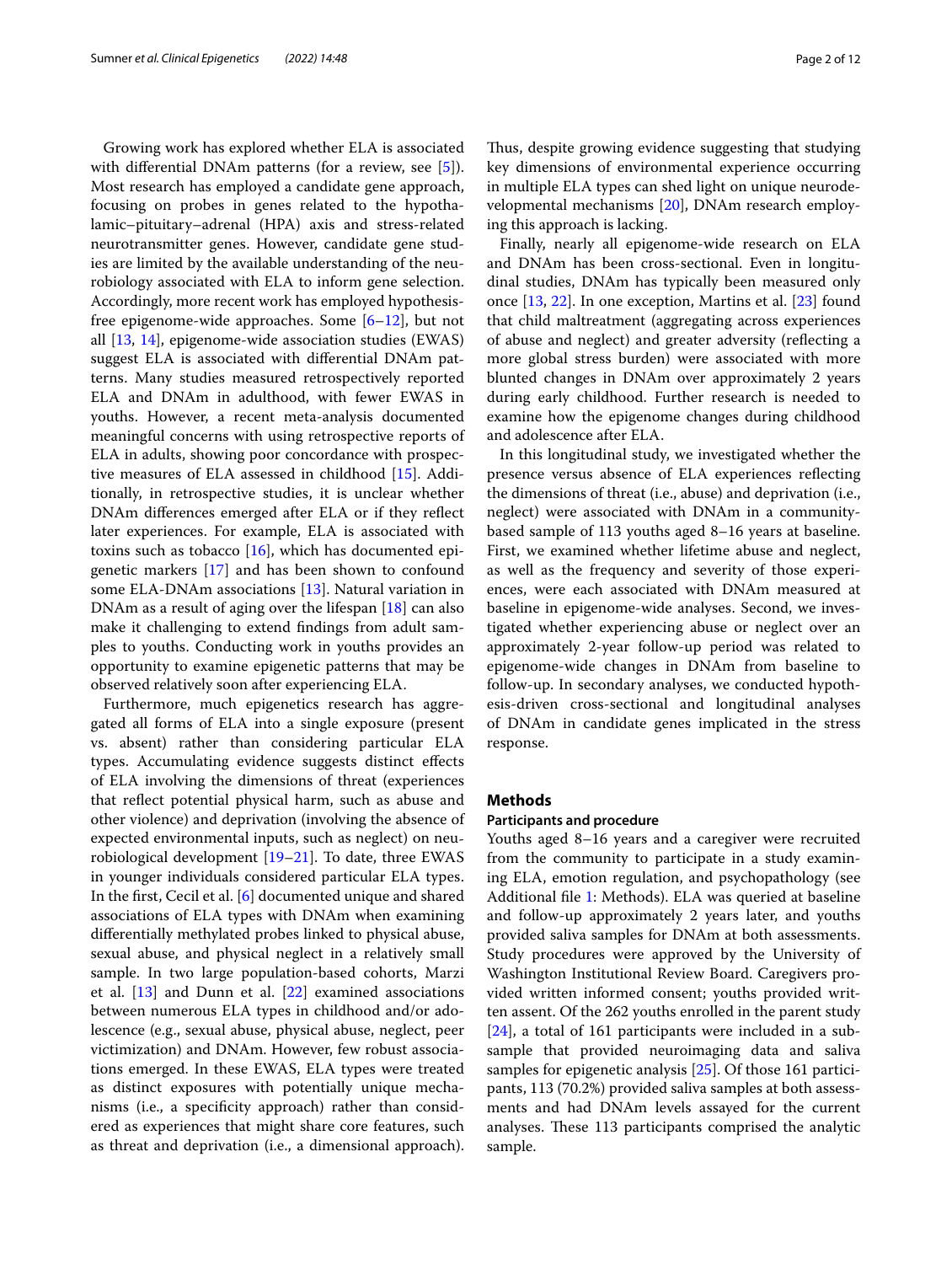#### **ELA**

ELA was assessed using a multi-informant, multimethod approach (see Additional fle [1:](#page-8-0) Methods). At baseline, youths completed interviews and questionnaires assessing lifetime maltreatment experiences (e.g., physical, sexual, and emotional abuse, emotional and physical neglect) and violence exposure, including the Childhood Experiences of Care and Abuse interview [[26\]](#page-9-20), the Violence Exposure Scale for Children-Revised [[27\]](#page-9-21), the Childhood Trauma Questionnaire [[28\]](#page-9-22), and the UCLA Posttraumatic Stress Disorder (PTSD) Reaction Index [[29](#page-9-23)]. Caregivers completed questionnaires assessing youths' lifetime experiences of abuse, violence exposure, and other adversities, including the Confict Tactics Scale-Parent Child Version [\[30](#page-9-24)], the Juvenile Victimization Questionnaire lifetime caregiver report [\[31](#page-9-25)], the caregiver version of the UCLA PTSD Reaction Index [\[29](#page-9-23)], the short form of the U.S. Department of Agriculture's Food Security Scale [\[32](#page-10-0)], and the Home Observation for Measurement of the Environment-Short Form [[33\]](#page-10-1). At follow-up, youths and caregivers completed these interview and/or questionnaire measures with respect to ELA experiences that occurred to youths between baseline and follow-up.

Across these validated ELA measures, multiple experiences refecting threat and deprivation were assessed. We combined youth and caregiver baseline reports using an "or" rule to indicate presence vs. absence of lifetime abuse (physical, sexual, and/or emotional abuse; indicating threat-related experiences). The presence versus absence of lifetime neglect (emotional and/or physical neglect; indicating deprivation-related experiences) was based on youth report. Follow-up reports were used to indicate whether abuse or neglect occurred over followup. Although we focused primarily on whether youths underwent experiences characterized by threat or deprivation (i.e., presence vs. absence of abuse or neglect) when examining diferences in DNAm, we also investigated continuous threat and deprivation composites. These composites reflect the frequency and severity of ELA experiences and were calculated by summing the number of threat and deprivation experiences, respectively, endorsed by youth and/or caregiver (see Additional fle [1](#page-8-0): Methods).

#### **DNAm**

Saliva samples were collected at baseline and follow-up using Oragene® kits. DNA extraction and bisulfte conversion using the EZ-96 DNA Methylation kit were conducted by AKESOgen. Methylation of>850,000 cytosine-phosphodiester-guanine (CpG) sites was measured using the Illumina EPIC BeadChip array. To reduce within-participant variability, baseline and follow-up samples for a participant were assayed simultaneously on the same chip using a balanced chip design.

DNAm data cleaning and pre-processing were conducted using the minf R package [\[34](#page-10-2)]. CpGs with detection  $p$  values > 0.01 in > 5% of individuals were removed. Cross-hybridizing, genetically confounded, and sex chromosome probes were removed. Data cleaning excluded 125,666 probes after quality control. DNAm data were pre-processed using the Illumina-type background correction, dye-bias adjustment, and normal-exponential out-of-band normalization, which were used to generate methylation status. The methylation status of a CpG site was quantifed as a β-value from 0–1 (no methylation to full methylation).

#### **Covariates**

Analyses adjusted for age and sex. As poverty is a context that can increase the likelihood of experiencing ELA and other environmental risks that can impact DNAm [\[35](#page-10-3)], we adjusted for family income-to-needs ratio. Caregivers reported household income at baseline and follow-up; income-to-needs ratio was calculated by dividing household income by the US census-defned poverty line for their family size. To account for diferences in cell type proportions across samples [[36](#page-10-4)], we generated cell-type principal components (PCs) using the RefFreeEWAS R package [[37\]](#page-10-5). Although race/ethnicity was self-reported, we used the frst fve ancestry PCs, derived from genetic data collected for a separate investigation, to account for population stratifcation (confounding due to genetic ancestry) [[38\]](#page-10-6). As tobacco use is a potential confounder of ELA-DNAm associations [\[13\]](#page-9-7), youth tobacco use reported by youths or caregivers on the Youth Self Report or Child Behavior Checklist [\[39](#page-10-7)] at baseline and followup—was covaried in sensitivity analyses.

#### **Analytic approach**

For our frst aim, we investigated cross-sectional associations of lifetime abuse and neglect (presence vs. absence) at baseline with DNAm of 740,889 CpG sites using lin-ear mixed effects models in the CpGassoc R package [\[40](#page-10-8)]. Models adjusted for age, sex, income-to-needs ratio, the frst fve cell-type PCs and ancestry PCs, and random batch effects of DNAm measurement. For our second aim, we tested associations of abuse and neglect (presence vs. absence) over follow-up with change in 737,826 CpG sites from baseline to follow-up (3063 CpGs did not survive pre-processing for follow-up DNAm). For these longitudinal analyses, we used generalized linear models in the ewaff R package [\(https://github.com/peris](https://github.com/perishky/ewaff) [hky/ewaf](https://github.com/perishky/ewaff)f), adjusting for covariates as in cross-sectional analyses (with income-to-needs ratio based on averaging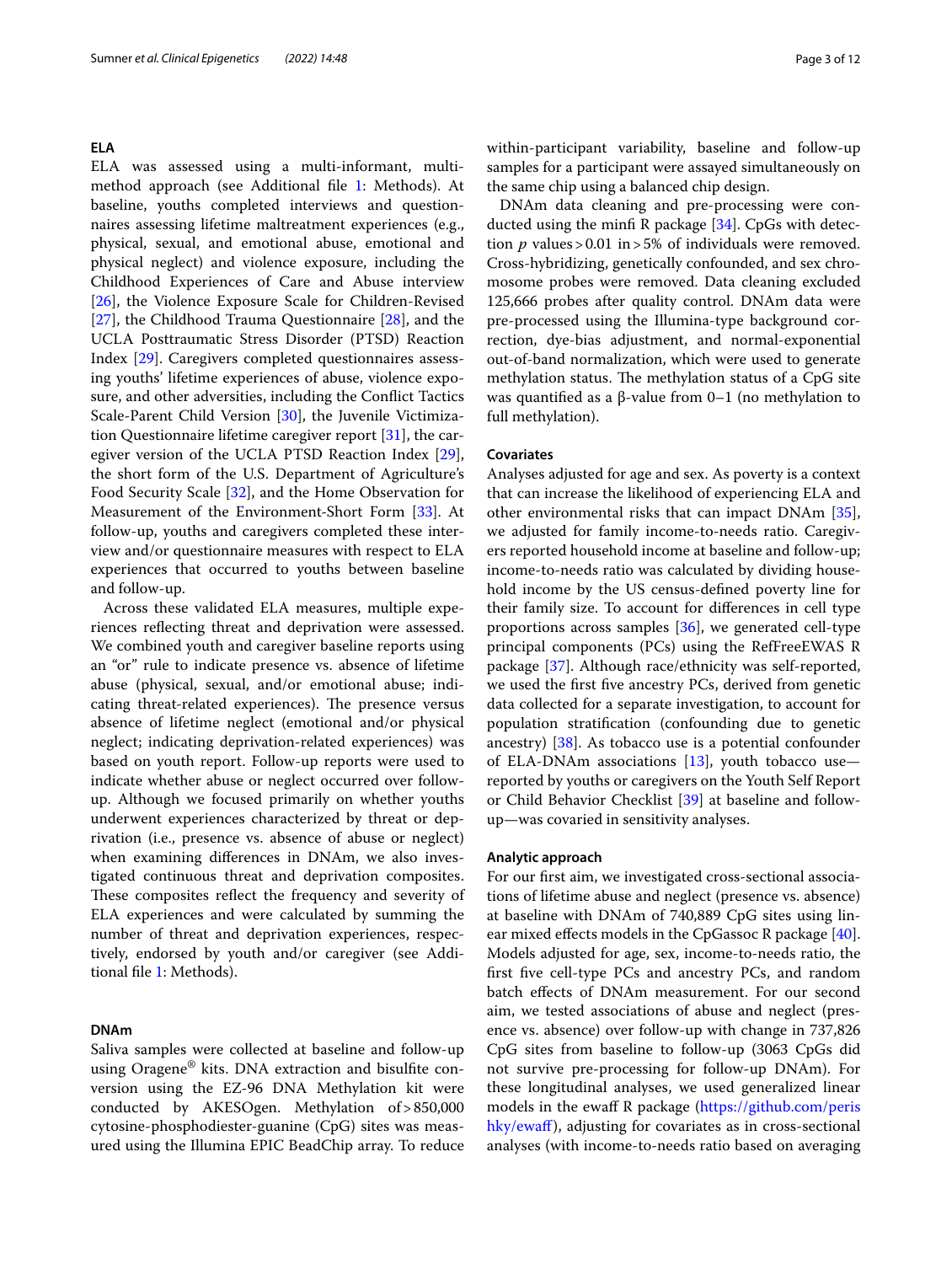baseline and follow-up reports and including both celltype PCs from baseline and follow-up as covariates). Variations in CpG sites were estimated with the diference in adjusted *β*-values between baseline and followup (*β*<sub>follow-up</sub>–*β*<sub>baseline</sub>), which accounted for batch effects using the ComBat R package [\[41](#page-10-9)]. We also conducted cross-sectional and longitudinal EWAS with the continuous threat and deprivation composites.

In secondary analyses, we interpreted results for CpG sites within nine candidate genes implicated in the HPA axis and stress-related neurodevelopmental and neurotransmitter pathways: *NR3C1* (glucocorticoid receptor gene) [[42\]](#page-10-10), *FKBP5* (FK506 binding protein 5 gene) [\[43](#page-10-11)], *CRHR1* (corticotropin-releasing hormone receptor gene) [[44\]](#page-10-12), *AVP* (a gene encoding vasopressin) [[45\]](#page-10-13), *SLC6A4* (serotonin transporter gene) [[46](#page-10-14)], *HTR3A* (a gene encoding a serotonin receptor) [\[47\]](#page-10-15), *MAOA* (monoamine oxidase A gene) [\[48\]](#page-10-16), *BDNF* (brain-derived neurotrophic factor gene) [[49](#page-10-17)], and *OXTR* (oxytocin receptor gene) [[50\]](#page-10-18). CpG sites in each gene were identifed by searching the EPIC annotation library for (1) CpGs within the positions of the genes (derived from GRCh37/hg19 UCSC Genome Browser) and (2) gene names.

In the analyses described above, we frst examined each ELA type independently. We then estimated models with both ELA types to evaluate unique associations given high co-occurrence of threat- and deprivationrelated experiences. For example, at baseline, lifetime abuse and neglect were signifcantly positively correlated (phi=0.50,  $p < 0.0001$ ), as were the threat and deprivation composites  $(r=0.68, p<0.0001)$ . The model including both ELA types represents the most conservative test, as it removes variance associated with one ELA type from the analysis examining the relation of the other ELA type with DNAm [[20](#page-9-16)]. Further, this approach allowed us to consider the unique associations of particular types of ELA experiences. Additionally, sensitivity analyses covaried youth tobacco use to examine the robustness of signifcant fndings in the main analyses. In sum, a total of nine cross-sectional and nine longitudinal EWAS were conducted. Multiple testing was accounted for by controlling the false discovery rate (FDR) at 5%. For candidate gene analyses, the FDR multiple correction was based on the total number of associations tested across genes.

Additionally, secondary gene ontology (GO) analyses explored the biological function shared by genes corresponding to CpG sites identifed in EWAS. We selected CpG sites uniquely associated with (1) abuse and (2) neglect (adjusting for covariates and the other ELA type) in both cross-sectional and longitudinal analyses prior to FDR-correction. Given the exploratory and hypothesisgenerating nature of the GO analyses, we selected CpG sites based on nominal signifcance. We conducted analyses using the *gometh* function in the missMethyl R package [[51\]](#page-10-19).

### **Results**

#### **Sample characteristics**

The analytic sample was 42.5% female and diverse with respect to race/ethnicity and income-to-needs ratio, with a mean age of 12.2 years at baseline (Table [1](#page-3-0)). At baseline, 52.2% of participants experienced abuse during their lifetime, 26.5% experienced neglect, and 24.8%  $(n=28)$ experienced both abuse and neglect. Mean follow-up time was 1.7 years. Over follow-up, 31.0% of participants experienced abuse; 11.5% experienced neglect. Reported tobacco use was low at baseline and follow-up.

Descriptive statistics for participants in the analytic sample were very similar to those for the larger subset of cohort participants who were eligible to provide saliva samples for epigenetic analyses (Additional file [1](#page-8-0): Table S1).

<span id="page-3-0"></span>**Table 1** Participant characteristics for the analytic sample  $(N=113)$ 

| <b>Characteristic</b>                         | $M(SD)$ or % $(n)$ | Range        | n   |
|-----------------------------------------------|--------------------|--------------|-----|
| Age at baseline, years                        | 12.2(2.5)          | $8.0 - 17.0$ | 113 |
| Female sex                                    | 42.5 (48)          |              | 113 |
| Race/ethnicity                                |                    |              | 113 |
| White                                         | 44.2 (50)          |              |     |
| <b>Black</b>                                  | 21.2(24)           |              |     |
| Latino                                        | 11.5(13)           |              |     |
| Asian                                         | 10.6(12)           |              |     |
| Other                                         | 12.4(14)           |              |     |
| Family income-to-needs ratio, baseline        | 3.9(2.8)           | $0.1 - 10.4$ | 102 |
| Family income-to-needs ratio, follow-<br>up   | 3.7(2.8)           | $0.1 - 10.4$ | 107 |
| Time between baseline and follow-up,<br>years | 1.7(0.6)           | $0.8 - 3.2$  | 113 |
| Tobacco use, baseline                         | 0.9(1)             |              | 112 |
| Tobacco use, follow-up                        | 7.2(8)             |              | 111 |
| Early-life adversity                          |                    |              |     |
| Lifetime experience of abuse, baseline        | 52.2 (59)          |              | 113 |
| Lifetime experience of neglect,<br>baseline   | 26.5 (30)          |              | 113 |
| Lifetime threat composite, baseline           | 4.9(3.7)           | $0 - 14$     | 113 |
| Lifetime deprivation composite,<br>baseline   | 0.9(1.1)           | $0 - 4$      | 113 |
| Experience of abuse during follow-up          | 31.0 (35)          |              | 113 |
| Experience of neglect during follow-up        | 11.5(13)           |              | 113 |
| Threat composite during follow-up             | 2.6(2.7)           | $0 - 12$     | 113 |
| Deprivation composite during follow-<br>up    | 0.9(1.1)           | $0 - 4$      | 113 |

*M*mean, *SD*standard deviation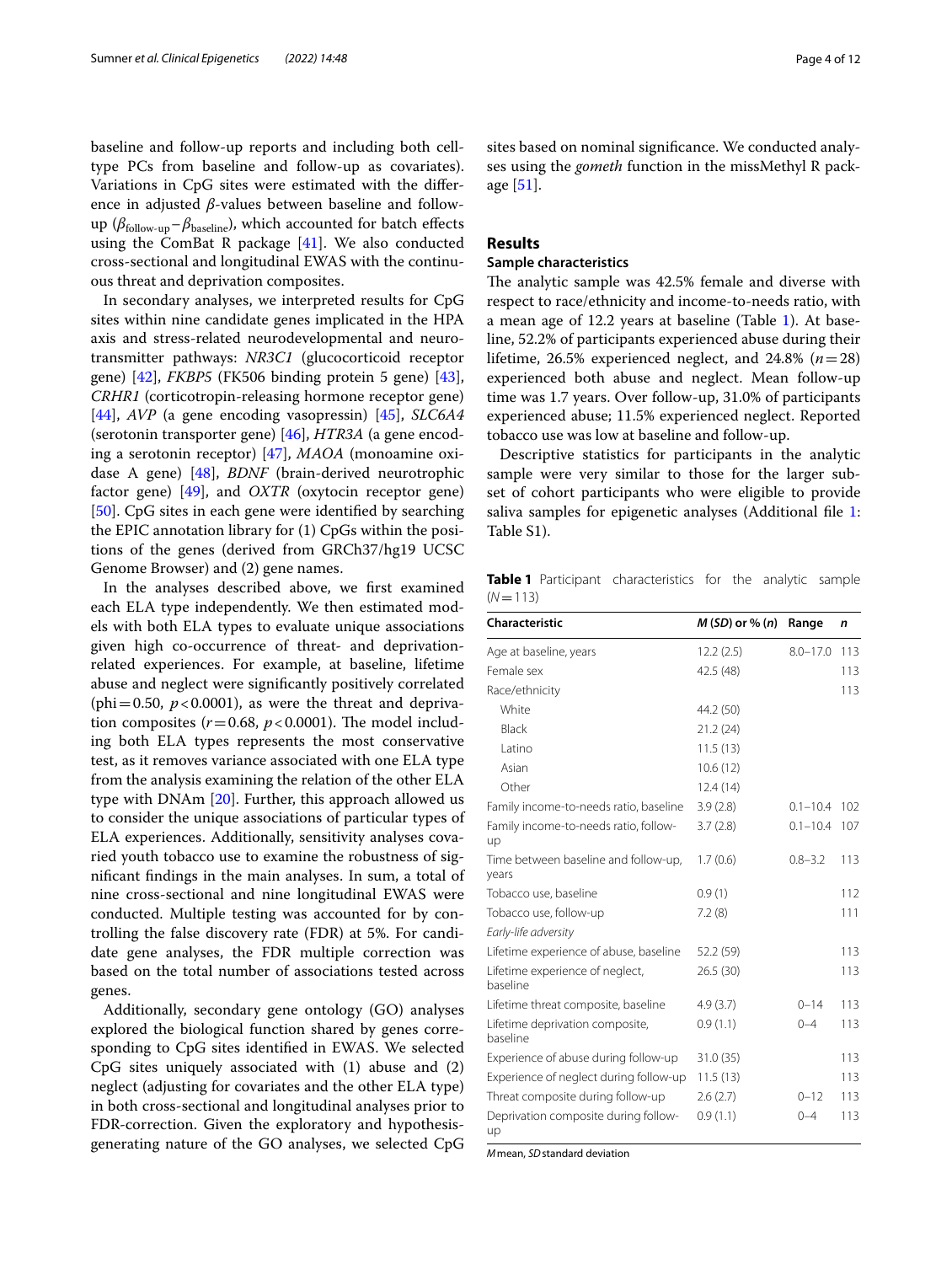#### **Cross‑sectional analyses**

In the cross-sectional EWAS, 15 CpG sites were signifcantly associated with lifetime abuse (Table [2](#page-4-0)). When further adjusting for lifetime neglect, one CpG site annotated to the *OR10Q1* gene (cg08671764) remained signifcantly associated with abuse, and three other CpG sites were identifed as being uniquely associated with lifetime abuse. Figure [1](#page-5-0) presents box plots of DNAm *β*-values for participants with and without lifetime abuse for these sites. Not only were these four CpG sites associated with lifetime abuse versus neglect based on statistical signifcance, but the efect estimates for these sites in the crosssectional EWAS with both ELA types in the model were in opposite directions for abuse and neglect, further suggesting distinct relations (Additional fle [1:](#page-8-0) Table S2).

One CpG site was signifcantly associated with lifetime neglect, but not when adjusting for lifetime abuse (Table [2](#page-4-0)). The DNAm  $\beta$ -values for the CpG sites significantly associated with lifetime abuse or neglect in the cross-sectional EWAS were similar in males and females (Additional fle [1](#page-8-0): Fig. S1). No signifcant associations emerged for continuous lifetime threat and deprivation composites. We investigated the concordance of fndings for the dichotomous ELA type variables and the continuous ELA composite variables by examining the estimates for the threat and deprivation composites for CpG sites that were signifcantly associated with either lifetime abuse or neglect, respectively, in the cross-sectional EWAS. Although estimates for (1) abuse and threat and (2) neglect and deprivation were in the same direction,

<span id="page-4-0"></span>**Table 2** Probes signifcantly associated with lifetime experience of abuse and neglect at baseline in cross-sectional epigenome-wide analyses

| Probe ID                       | <b>Position</b> | Gene              | Gene region feature <sup>a</sup> | Coefficient (SE) | <b>FDR</b> b |
|--------------------------------|-----------------|-------------------|----------------------------------|------------------|--------------|
| Lifetime experience of abuse   |                 |                   |                                  |                  |              |
| Model 1 <sup>c</sup>           |                 |                   |                                  |                  |              |
| cg08671764                     | chr11:57996369  | OR10Q1            | 1st exon                         | 0.016(0.003)     | .018         |
| cq19454603                     | chr11:107730446 | SLC35F2           | <b>TSS1500</b>                   | $-0.005(0.001)$  | .020         |
| cq05462437                     | chr14:70528945  | SLC8A3            | 5'UTR                            | 0.022(0.004)     | .020         |
| cq25625296                     | chr1:1145848    | Unassigned        | Unassigned                       | $-0.029(0.005)$  | .020         |
| cq18348616                     | chr10:97470256  | <b>ENTPD1</b>     | <b>TSS1500</b>                   | $-0.101(0.018)$  | .027         |
| cq26357241                     | chr1:109289876  | STXBP3            | Body                             | $-0.012(0.002)$  | .034         |
| cg06383709                     | chr16:26148977  | <b>HS3ST4</b>     | 3'UTR                            | 0.016(0.003)     | .034         |
| cq00992846                     | chr12:122906318 | CLIP <sub>1</sub> | 5'UTR                            | $-0.003(0.000)$  | .034         |
| cq16793662                     | chr2:55407554   | CLHC <sub>1</sub> | Body                             | $-0.065(0.012)$  | .036         |
| cg07451097                     | chr4:143641250  | INPP4B            | 5'UTR                            | 0.046(0.008)     | .036         |
| cq10091662                     | chr10:22609897  | BMI1              | <b>TSS200</b>                    | $-0.017(0.003)$  | .047         |
| cq15350036                     | chr7:86973677   | <b>TP53TG1</b>    | <b>TSS1500</b>                   | $-0.054(0.010)$  | .047         |
| cg03727700                     | chr10:115614022 | <b>DCLRE1A</b>    | <b>TSS1500</b>                   | $-0.004(0.001)$  | .047         |
| cq02047211                     | chr17:78932697  | RPTOR             | Body                             | 0.011(0.002)     | .047         |
| cq04866720                     | chr2:150588473  | LOC101929231      | Body                             | 0.009(0.002)     | .047         |
| Model 2 <sup>d</sup>           |                 |                   |                                  |                  |              |
| cg20241299                     | chr10:105362799 | SH3PXD2A          | Body                             | 0.023(0.004)     | .013         |
| cq08671764                     | chr11:57996369  | OR1001            | 1st exon                         | 0.018(0.003)     | .013         |
| cq27152686                     | chr4:47645625   | <b>CORIN</b>      | Body                             | $-0.069(0.012)$  | .019         |
| cg24241897                     | chr16:4421892   | VASN/CORO7        | 1st exon                         | $-0.003(0.001)$  | .023         |
| Lifetime experience of neglect |                 |                   |                                  |                  |              |
| Model 1 <sup>c</sup>           |                 |                   |                                  |                  |              |
| cg00284420                     | chr16:87311948  | Unassigned        | Unassigned                       | $-0.009(0.001)$  | .002         |

*Chr* chromosome, *FDR*false discovery rate, *SE* standard error

<sup>a</sup> Gene region feature category describing the CpG position from the UCSC Genome Browser. TSS200 = 0–200 bases upstream of the transcriptional start site (TSS); TSS1500=200–1500 bases upstream of the TSS; 5'UTR=within the 5' untranslated region (UTR), between the TSS and the ATG start site; Body=between the ATG and stop codon; irrespective of the presence of introns, exons, TSS, or promoters; 3'UTR=between the stop codon and poly A signal

<sup>b</sup> Probes significant at FDR<.05

<sup>c</sup> Model 1 adjusted for age and income-to-needs ratio at baseline, sex, first five cell-type principal components, first five ancestry principal components, and random batch efects of DNA methylation measurement

<sup>d</sup> Model 2 adjusted for Model 1 covariates and lifetime neglect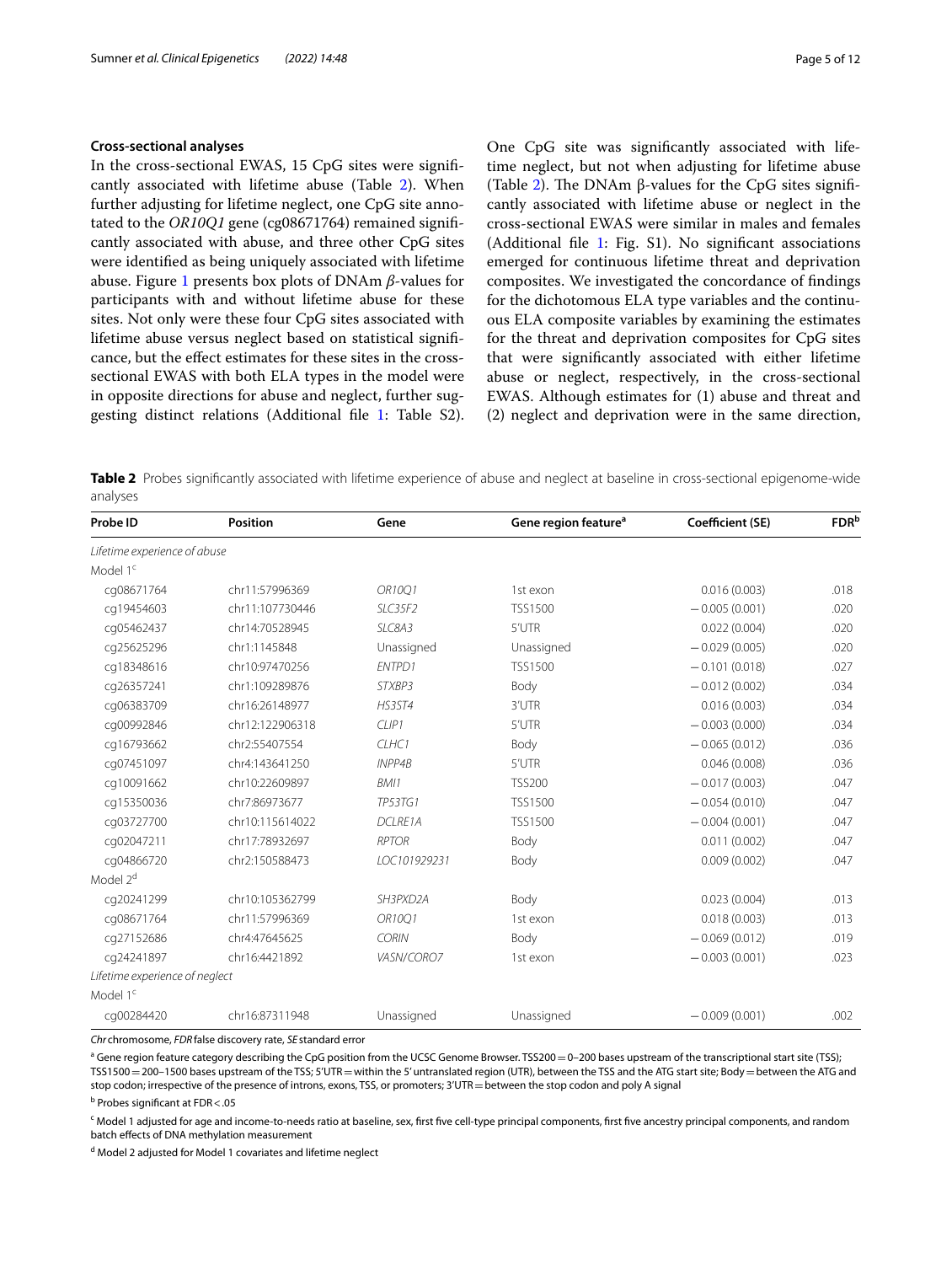

<span id="page-5-0"></span>the coefficients for the continuous composite variables were smaller than for the dichotomous variables (Additional fle [1](#page-8-0): Table S3).

In sensitivity analyses adjusting for tobacco use, 14 of the 15 CpG sites associated with lifetime abuse remained signifcant, and 21 additional CpG sites were signifcantly related to lifetime abuse (Additional fle [1](#page-8-0): Table S4). All four CpG sites uniquely associated with lifetime abuse remained signifcant in these sensitivity analyses, and four additional sites were identified. The CpG site signifcantly associated with lifetime neglect

(although not when adjusting for abuse) remained linked to neglect when adjusting for tobacco (Additional fle [1:](#page-8-0) Table S4).

Secondary candidate gene analyses identifed a few sites signifcantly associated with lifetime abuse and/or neglect (Table [3](#page-6-0)). One CpG site in *CRHR1* was associated with abuse (including when adjusting for tobacco), one in *FKBP5* was associated with neglect (including when adjusting for abuse and tobacco), and one in *BDNF* was associated with abuse when adjusting for tobacco. The same site in *OXTR* was associated with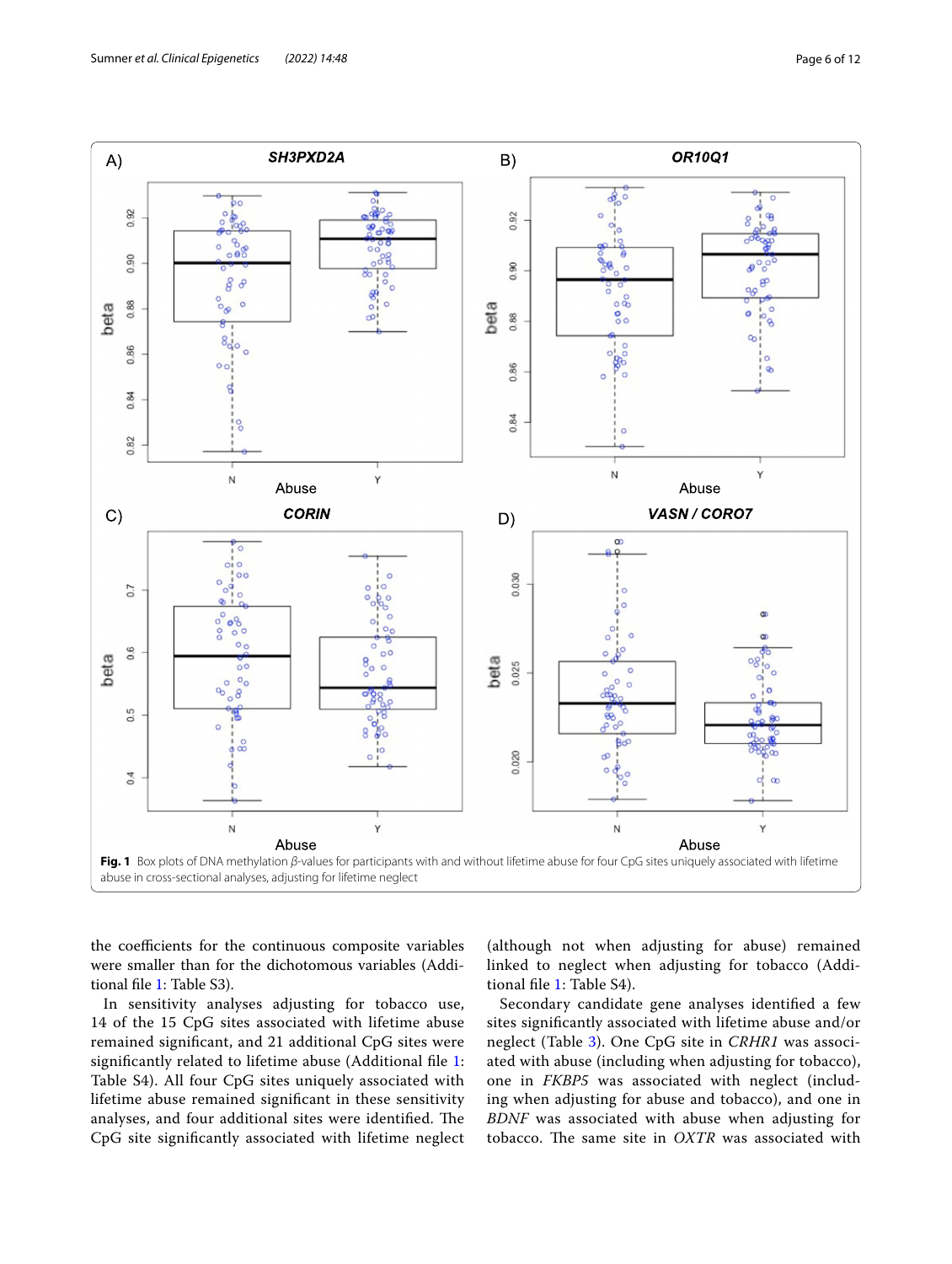<span id="page-6-0"></span>**Table 3** Probes in candidate genes signifcantly associated with lifetime experience of abuse and neglect at baseline in crosssectional analyses

| Gene              | Probe                          | Model          | Coefficient (SE) | <b>FDR</b> <sup>a</sup> |
|-------------------|--------------------------------|----------------|------------------|-------------------------|
|                   | Lifetime experience of abuse   |                |                  |                         |
| CRHR1             | cq16830379                     | 1 <sup>b</sup> | $-0.015(0.004)$  | .010                    |
| CRHR <sub>1</sub> | cq16830379                     | ξq             | $-0.015(0.004)$  | .013                    |
| OXTR              | cq03710862                     | $2^c$          | $-0.020(0.006)$  | .013                    |
| <b>OXTR</b>       | cq03710862                     | $4^e$          | $-0.019(0.006)$  | .018                    |
| <b>BDNF</b>       | cq25928860                     | ξf             | $-0.031(0.009)$  | .043                    |
|                   | Lifetime experience of neglect |                |                  |                         |
| <b>OXTR</b>       | cq03710862                     | 5 <sup>f</sup> | 0.018(0.005)     | .022                    |
| OXTR              | cq03710862                     | 6 <sup>9</sup> | 0.018(0.005)     | .021                    |
| FKBP5             | cq03098337                     | 1 <sup>b</sup> | $-0.009(0.002)$  | .014                    |
| FKBP5             | cq03098337                     | ξq             | $-0.008(0.002)$  | .045                    |
| FKBP5             | cq03098337                     | $5^{\dagger}$  | $-0.010(0.003)$  | .009                    |
| FKBP5             | cq03098337                     | 69             | $-0.010(0.003)$  | .022                    |
|                   |                                |                |                  |                         |

*Chr* chromosome, *FDR*false discovery rate, *SE* standard error

<sup>a</sup> Probes significant at FDR <.05

<sup>b</sup> Model 1 adjusted for age and income-to-needs ratio at baseline, sex, first five cell-type principal components, frst fve ancestry principal components, and random batch efects of DNA methylation measurement

<sup>c</sup> Model 2 adjusted for Model 1 covariates and lifetime neglect

<sup>d</sup> Model 3 adjusted for Model 1 covariates and tobacco use

<sup>e</sup> Model 4 adjusted for Model 2 covariates and tobacco use

<sup>f</sup> Model 5 adjusted for Model 1 covariates and lifetime abuse

<sup>g</sup> Model 6 adjusted for Model 5 covariates and tobacco use

lifetime abuse and neglect when adjusting for the other ELA type and tobacco, but in opposite directions for abuse and neglect.

#### **Longitudinal analyses**

In the longitudinal EWAS, experiencing neglect over follow-up was associated with an increase in DNAm levels for one CpG site annotated to the *ZFAT* gene (cg03135983; chromosome 8:135724038; gene region fea $ture = body$ ; coefficient = 0.036, *SE* = 0.006, FDR = 0.016). The differences in DNAm *β*-values between baseline and follow-up for this site were similar in males and females (Additional fle [1:](#page-8-0) Fig. S2). Results remained essentially unchanged when further adjusting for abuse over follow-up (coefficient=0.036,  $SE = 0.006$ ,  $FDR = 0.022$ )<br>and tobacco use (coefficient=0.036,  $SE = 0.006$ , and tobacco use (coefficient=0.036,  $FDR = 0.049$ ). Moreover, in the longitudinal EWAS with both abuse and neglect in the model, the estimate for cg03135983 for experience of abuse over follow-up was much smaller than the estimate for neglect, suggesting distinct relations for the ELA types (coefficient= $0.000$ ,  $SE = 0.004$ , FDR = 0.999). Neither abuse over follow-up nor follow-up threat and deprivation composites was signifcantly associated with DNAm change. For the CpG site signifcantly associated with experiencing neglect over follow-up (cg031359830), the estimate for the follow-up deprivation composite was in the same direction as for the dichotomous neglect variable but smaller in size (coefficient =  $0.006$ ,  $SE = 0.002$ , FDR =  $0.700$ ), similar to what was observed in cross-sectional analyses.

Longitudinal candidate gene analyses identifed only one site (in *CRHR1*; cg16830379) that was signifcantly associated with neglect over follow-up (coeffi $cient = 0.020$ ,  $SE = 0.006$ ,  $FDR = 0.040$ ). This coefficient remained signifcant when adjusting for abuse over follow-up (coefficient=0.020,  $SE = 0.006$ , FDR=0.047) but not tobacco.

#### **Ontology analyses**

We found 8238 CpG sites that were associated with abuse (adjusting for neglect) with uncorrected, nominally signifcant *p* values<0.05. Secondary GO analyses identifed 16 signifcant pathways after FDR-correction; the top 4 were related to nucleoplasm, nuclear part, nuclear lumen, and nucleus (Additional fle [1:](#page-8-0) Table S5). No signifcant pathways were associated with neglect.

#### **Discussion**

Epigenetic pathways may provide a molecular mechanism by which ELA translates into diferential health outcomes. This is the first study to conduct cross-sectional and longitudinal associations of ELA with DNAm from an epigenome-wide perspective in children and adolescents. Furthermore, we defned ELA based on dimensional models of early experience [\[20](#page-9-16)], focusing on experiences of abuse (refecting the dimension of threat) and neglect (refecting the dimension of deprivation). A number of genome-wide signifcant fndings emerged, indicating that experiences refecting threat and deprivation were characterized by diferent DNAm patterns. Lifetime abuse was associated with DNAm for four CpG sites in cross-sectional analyses when also adjusting for lifetime neglect. Additionally, neglect over follow-up was associated with change in DNAm for one CpG site, adjusting for abuse over follow-up. Moreover, models that mutually adjusted for abuse and neglect revealed substantially diferent associations for these types of ELA. These findings suggest that experiences across various dimensions of ELA may be characterized by distinct epigenetic patterns already observable in youth.

In cross-sectional analyses, lifetime abuse emerged as the ELA experience most associated with diferential DNAm. Numerous genome-wide signifcant CpG sites were identifed in initial comparisons of youths with and without lifetime abuse. Additionally, four sites distinguished youths with and without abuse when further adjusting for lifetime neglect, suggesting diferences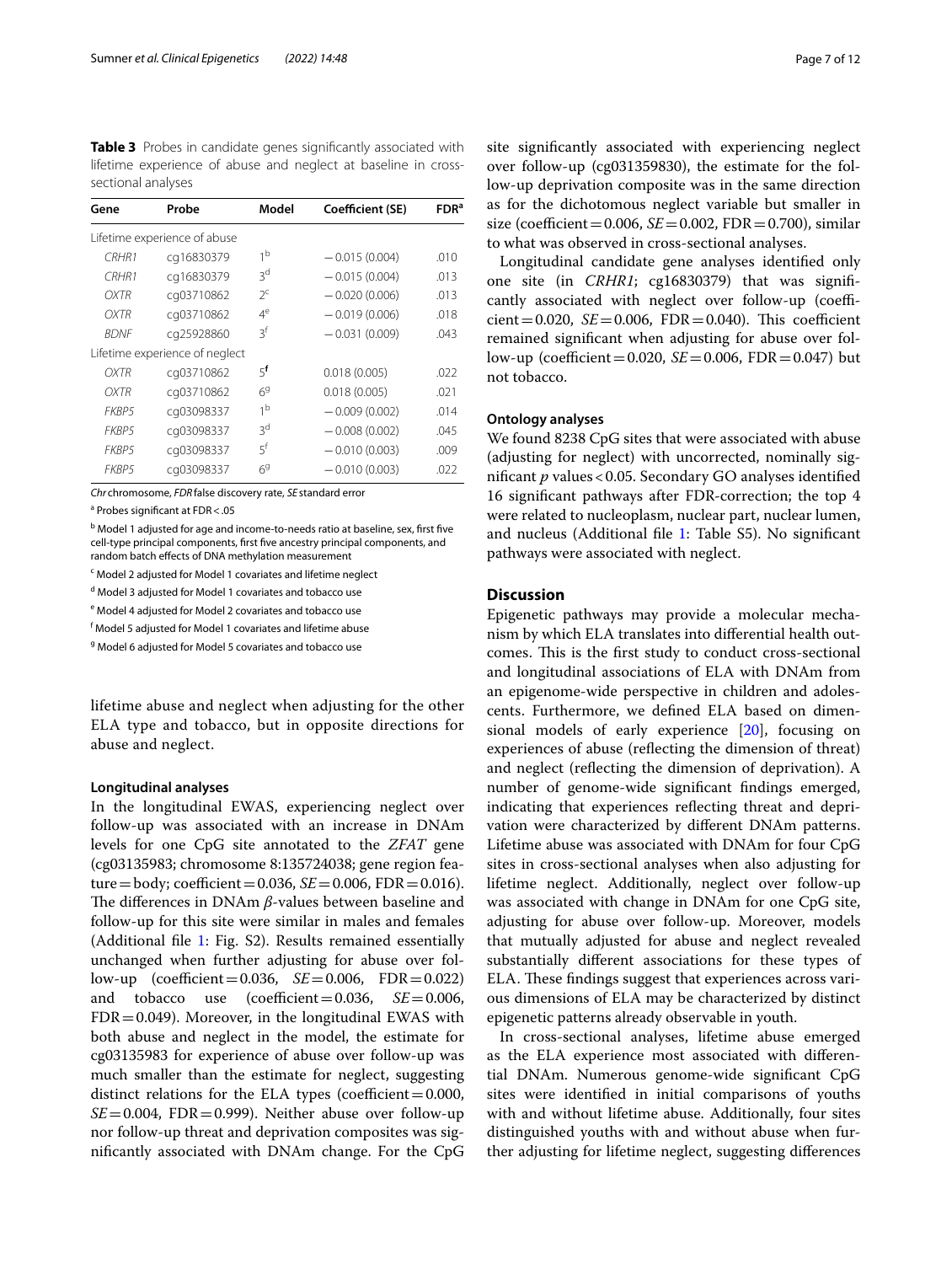in DNAm that might be unique to experiences of abuse that do not overlap with experiences of neglect. Specifcally, lifetime experience of abuse was associated with higher DNAm levels of sites annotated to the SH3 and PX Domains 2 (*SH3PXD2A*) and olfactory receptor family 10 subfamily Q member 1 (*OR10Q1*) genes, and with lower DNAm levels of sites annotated to the CORIN (*CORIN*) and vasorin (*VASN*)/coronin 7 (*CORO7*) genes (cg24241897 was annotated to a region near *VASN* and *CORO7*). *SH3PXD2A* encodes a scafolding protein (Tks5) involved in the production and regulation of invadopodia and podosomes, which infuence cellular migration and invasion [\[52\]](#page-10-20). Furthermore, Tks5-related invadopodia activity has been implicated in tumor growth and metastasis [[53\]](#page-10-21), and Tks5 has been linked to cancer [[54\]](#page-10-22). With respect to ELA, diferential DNAm of a CpG site annotated to *SH3PXD2A* was found in former indentured laborers exposed to physical, emotional, and sexual abuse as children compared to controls [\[9](#page-9-26)]. Although this CpG site (cg11014810) was diferent than what we identifed, it was annotated to the gene body, as was the site we identifed. Further, the consistent fnding of ELA with methylation of this gene is noteworthy, particularly as the experiences of the former indentured laborers aligned with our abuse defnition.

The other genes implicated in cross-sectional EWAS of lifetime abuse have been linked to ELA-related phenotypes and/or have biological functions with relevance to physical health consequences of ELA. For example, *OR10Q1* is a protein-coding gene in the olfactory receptor gene family [[55](#page-10-23)]. Research in a small sample of trauma-exposed adults found diferences in olfactory receptor-related gene expression in individuals with and without PTSD, the quintessential trauma-related mental disorder [[56\]](#page-10-24). The *CORIN* and *VASN*/*CORO7* genes may have relevance for adverse physical health consequences associated with ELA experiences of abuse [\[1](#page-9-0)]. Corin, or atrial natriuretic peptide (ANP)-converting enzyme, is encoded by the *CORIN* gene and adapts ANP—a cardiac hormone that regulates blood pressure—into biologically active components [[57\]](#page-10-25). *VASN* codes for a type 1 transmembrane glycoprotein, vasorin [\[58\]](#page-10-26). Vasorin regulates vascular repair in response to injury, inhibits signaling of transforming growth factor-beta, and may play a role in tumor formation [[58,](#page-10-26) [59\]](#page-10-27). Additionally, lower DNAm at a CpG site near *CORO7* has been associated with obesity in youths [\[60](#page-10-28)]. *CORO7* encodes a protein involved in Golgi complex structure and maintenance and regulation of energy homeostasis [\[60](#page-10-28)]. Altogether, it is possible that these epigenetic patterns refect mechanisms contributing to risk for cancer, cardiovascular disease, and obesity among children who have experienced abuse and other forms of violence, although this remains to be examined.

Only one signifcant fnding emerged in the longitudinal EWAS. Specifcally, neglect over follow-up was associated with greater increases in DNAm in a CpG site annotated to the zinc fnger and AT-hook domain containing (*ZFAT*) gene. *ZFAT* is a protein-coding gene associated with vulnerability for autoimmune thyroid disease, and overexpression is linked to down-regulation of genes involved in the immune response  $[61]$  $[61]$ . ELA, including neglect, has been associated with immune system dysregulation and autoimmune conditions [[62,](#page-10-30) [63](#page-10-31)]. Furthermore, though diferent than the site detected in the current study, sites in zinc fnger protein-related genes have been linked to ELA [\[23\]](#page-9-17) and PTSD in EWAS [[64,](#page-10-32) [65\]](#page-10-33). Given the signifcant longitudinal fnding for this CpG site, we explored whether it showed particular patterns of variation from birth through late adolescence using a recently developed online DNAm trajectory mapping resource from the Epidelta Project [[66\]](#page-10-34). In the Epidelta Project results, there was no evidence of significant change over the frst 18 years of life for this CpG site based on the Bonferroni-signifcant *p*-value threshold. However, the Epidelta Project examined longitudinal trajectories of DNAm levels derived from cord blood and peripheral blood samples, whereas we examined change in DNAm levels derived from saliva samples. Given the tissue-specifc nature of DNAm, it is possible that modeling longitudinal trajectories of DNAm using saliva samples could generate diferent results. Future research is needed to better understand patterns of change over development in childhood and adolescence for this site annotated to the *ZFAT* gene. Furthermore, the overall relative lack of signifcant fndings with respect to change in DNAm over time is consistent with the one other study of ELA and change in epigenome-wide DNAm in youths, which observed substantial stability in overall DNAm patterns over approximately 2 years during early childhood  $[23]$ . Thus, it is possible that a longer period of follow-up is needed to observe more robust changes in DNAm as a result of adverse experiences in childhood and adolescence.

Few signifcant fndings emerged in secondary candidate gene analyses—the approach employed in most research on ELA and epigenetics in youths—or when considering continuous threat and deprivation composites. The lack of consistent results parallels prior research [\[13\]](#page-9-7). Furthermore, none of the candidate gene sites emerged in EWAS, and none of the sites identifed in EWAS were tied to physiological systems examined in candidate gene research. Additionally, though based on uncorrected, nominally signifcant *p*-values, exploratory GO analyses suggested that pathways related to nucleus development may be particularly associated with abuse. Further research is needed to validate this preliminary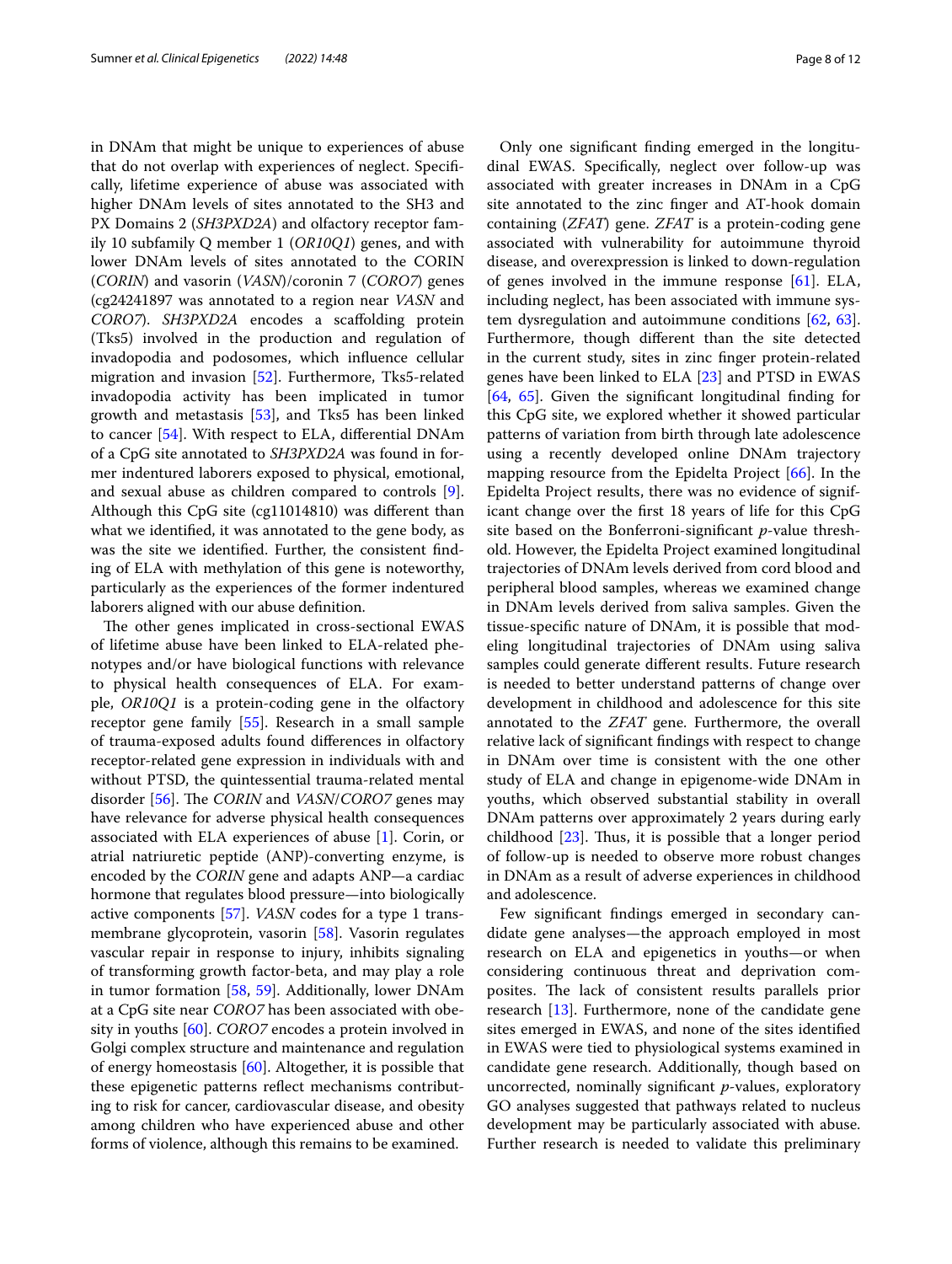fnding, and it may indicate a future direction for examining the impact of this type of ELA on biological formation or modifcation of the nucleus. With regard to the threat and deprivation composites, it is likely that a oneunit change in these continuous metrics of the frequency and severity of ELA experiences was not potent enough to produce changes in epigenome-wide DNAm. Dichotomous measures capturing the presence versus absence of threat- and deprivation-related experiences may be more powerful for detecting these associations.

Several limitations merit acknowledgement. First, the sample size was small, and replication of fndings is needed. Further, because only participants from the parent study who provided saliva samples were able to be included in this study of DNAm, selection bias is a potential concern. However, the response rate of those eligible to participate (70.2%) was good, and the analytic sample did not difer meaningfully in sociodemographic composition from the total sample. Due to the small sample size, we also had limited statistical power to test for subgroup diferences in associations of ELA with DNAm, such as diferences by sex. However, for CpG sites identifed in cross-sectional and longitudinal analyses, we demonstrated that the DNAm *β*-values were similar in males and females. Our fndings appear to refect DNAm diferences associated with ELA experiences that may be present in both males and females and thus could be generalizable to mixed-sex samples of youths. Well-powered EWAS with large sample sizes are needed to determine whether sex-specifc associations are also present. Additionally, although we describe some biological processes associated with genes corresponding to signifcant CpG sites, functional analyses are needed to understand whether DNAm fndings have consequences for gene expression and beyond. Second, DNAm was assessed from saliva. Given the tissue-specifc nature of DNAm, use of peripheral samples has limits when drawing conclusions to brain-related processes that could result from ELA (e.g., psychiatric disorders). Third, analyses were limited to EPIC array sites. We also focused on DNAm levels at individual CpG sites, and future research considering other epigenetic markers of ELA (e.g., DNAm age) is warranted. Fourth, in the current investigation, we were unable to examine directly whether genetic efects infuenced DNAm levels. Not only is DNAm impacted by genetic variation [[67\]](#page-10-35), but recent work has reported signifcant gene-environment correlations for childhood maltreatment [[68\]](#page-11-0) and suggests that considering Gene x ELA interactions may help explain interindividual variability in DNAm over the life course [\[69](#page-11-1)]. To explore whether the CpG sites we identifed as uniquely associated with abuse or neglect in our EWAS might be infuenced by genetic variation, we searched the GoDMC Database [\[70](#page-11-2)]. Only one of the CpG sites was associated with known methylation quantitative trait loci, specifically the CpG site associated with neglect over follow-up in longitudinal analyses. Although these fndings suggest that genetic variation was unlikely to substantially afect the majority of our results, future ELA research integrating genetic and epigenetic data are needed. Despite these limitations, our study is characterized by several strengths that make our investigation unique. We used a multi-method, multi-informant approach to assessing ELA from a dimensional framework, addressed crosssectional and longitudinal associations of ELA with DNAm, and adjusted for important confounders, including tobacco use, which accounted for associations of ELA with DNAm in prior research [[13\]](#page-9-7).

#### **Conclusions**

We found that ELA experiences are associated with several epigenetic markers that can already be detected in youth. Although we did not detect a large number of genome-wide-signifcant efects, distinct results were observed for experiences characterized by threat versus deprivation, suggesting that considering dimensional frameworks when examining the consequences of ELA—rather than a "one-size-fts-all" approach—holds promise. Given that ELA-epigenetic associations have been detected over the life course, research needs to examine whether epigenetic patterns linked to experiences of abuse and neglect in youth persist or change over the lifespan. Further research will also be needed to delineate whether the epigenetic fndings identifed have consequences for mental and physical health in youth and beyond.

#### **Supplementary Information**

The online version contains supplementary material available at [https://doi.](https://doi.org/10.1186/s13148-022-01269-9) [org/10.1186/s13148-022-01269-9](https://doi.org/10.1186/s13148-022-01269-9).

<span id="page-8-0"></span>**Additional fle 1**. Supplemental Methods, Tables, and Figures.

#### **Acknowledgements**

None.

#### **Author contributions**

JAS contributed to the design of the study and wrote the frst draft of the manuscript. SG and XG performed all the epigenetic and statistical analyses and assisted with data interpretation, in addition to revising the manuscript. AAB and MU assisted with data interpretation and revised the manuscript. KAM contributed to the conception and design of the study, obtained funding, and revised the manuscript. All authors read and approved the fnal manuscript.

#### **Funding**

This study was funded by the National Institute of Mental Health (R01MH103291; R01MH103291-S2 to KAM).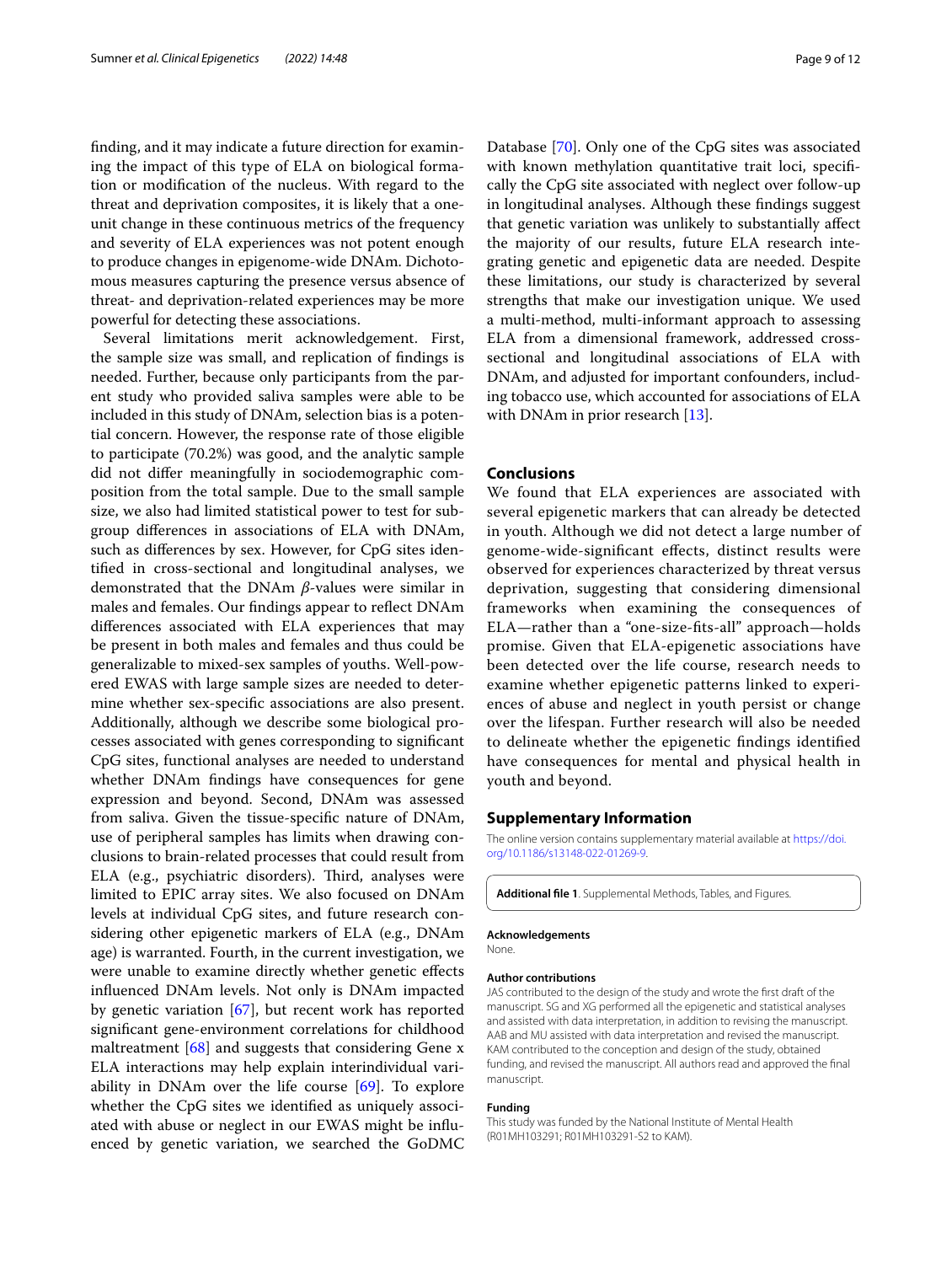#### **Availability of data and materials**

The datasets used and/or analyzed during the current study are available from the corresponding author on reasonable request.

#### **Declarations**

#### **Ethics approval and consent to participate**

The study was approved by the University of Washington Institutional Review Board. All caregivers provided written informed consent, and all youth participants provided written assent.

#### **Consent for publication**

Not applicable.

#### **Competing interests**

The authors declare that they have no competing interests.

#### **Author details**

<sup>1</sup> Department of Psychology, University of California, Los Angeles, Psychology Building 1285, Box 951563, Los Angeles, CA 90095-1563, USA. <sup>2</sup>Department of Clinical Sciences and Community Health, University of Milan, Milan, Italy. 3 <sup>3</sup> Healthcare Professions Department, Fondazione IRCCS Ca' Granda Ospedale Maggiore Policlinico, Milan, Italy. <sup>4</sup> Department of Environmental Health Sciences, Columbia Mailman School of Public Health, New York, NY, USA. Department of Occupational and Environmental Health Sciences, Peking University, Beijing, China. <sup>6</sup>Genomics Program, College of Public Health, University of South Florida, Tampa, FL, USA. <sup>7</sup> Department of Psychology, Harvard University, Cambridge, MA, USA.

#### Received: 12 August 2021 Accepted: 31 March 2022 Published online: 08 April 2022

#### **References**

- <span id="page-9-0"></span>1. Felitti VJ, Anda RF, Nordenberg D, Williamson DF, Spitz AM, Edwards V, Koss MP, Marks JS. Relationship of childhood abuse and household dysfunction to many of the leading causes of death in adults: the Adverse Childhood Experiences (ACE) Study. Am J Prev Med. 1998;14:245–58.
- <span id="page-9-1"></span>2. McLaughlin KA, Green JG, Gruber MJ, Sampson NA, Zaslavsky AM, Kessler RC. Childhood adversities and frst onset of psychiatric disorders in a national sample of US adolescents. Arch Gen Psychiatry. 2012;69:1151–60.
- <span id="page-9-2"></span>3. McLaughlin KA. Future directions in childhood adversity and youth psychopathology. J Clin Child Adolesc Psychol. 2016;45:361–82.
- <span id="page-9-3"></span>4. Jaenisch R, Bird A. Epigenetic regulation of gene expression: how the genome integrates intrinsic and environmental signals. Nat Genet. 2003;33:245–54.
- <span id="page-9-4"></span>5. Cecil CA, Zhang Y, Nolte T. Childhood maltreatment and DNA methylation: a systematic review. Neurosci Biobehav Rev. 2020;112:392–409.
- <span id="page-9-5"></span>6. Cecil CA, Smith RG, Walton E, Mill J, McCrory EJ, Viding E. Epigenetic signatures of childhood abuse and neglect: implications for psychiatric vulnerability. J Psychiatr Res. 2016;83:184–94.
- 7. Cicchetti D, Hetzel S, Rogosch FA, Handley ED, Toth SL. An investigation of child maltreatment and epigenetic mechanisms of mental and physical health risk. Dev Psychopathol. 2016;28:1305–17.
- 8. Houtepen LC, Hardy R, Maddock J, Kuh D, Anderson EL, Relton CL, Suderman MJ, Howe LD. Childhood adversity and DNA methylation in two population-based cohorts. Transl Psychiatry. 2018;8:266.
- <span id="page-9-26"></span>9. Marinova Z, Maercker A, Küfer A, Robinson MD, Wojdacz TK, Walitza S, Grünblatt E, Burri A. DNA methylation profles of elderly individuals subjected to indentured childhood labor and trauma. BMC Med Genet. 2017;18:21.
- 10. Naumova OY, Lee M, Koposov R, Szyf M, Dozier M, Grigorenko EL. Differential patterns of whole-genome DNA methylation in institutionalized children and children raised by their biological parents. Dev Psychopathol. 2012;24:143–55.
- 11. Roberts AL, Gladish N, Gatev E, Jones MJ, Chen Y, MacIsaac JL, Tworoger SS, Austin SB, Tanrikut C, Chavarro JE, Baccarelli AA, Kobor MS. Exposure to childhood abuse is associated with human sperm DNA methylation. Transl Psychiatry. 2018;8:194.
- <span id="page-9-6"></span>12. Yang B-Z, Zhang H, Ge W, Weder N, Douglas-Palumberi H, Perepletchik-
- ova F, Gelernter J, Kaufman J. Child abuse and epigenetic mechanisms of disease risk. Am J Prev Med. 2013;44:101–7. 13. Marzi SJ, Sugden K, Arseneault L, Belsky DW, Burrage J, Corcoran DL, Danese A, Fisher HL, Hannon E, Moffitt TE, Odgers CL, Pariante C, Poulton
- <span id="page-9-7"></span>R, Williams BS, Wong CCY, Mill J, Caspi A. Analysis of DNA methylation in young people: limited evidence for an association between victimization stress and epigenetic variation in blood. Am J Psychiatry. 2018;175:517–29.
- <span id="page-9-8"></span>14. Smith AK, Conneely KN, Kilaru V, Mercer KB, Weiss TE, Bradley B, Tang Y, Gillespie CF, Cubells JF, Ressler KJ. Diferential immune system DNA methylation and cytokine regulation in post-traumatic stress disorder. Am J Med Genet B Neuropsychiatr Genet. 2011;156:700–8.
- <span id="page-9-9"></span>15. Baldwin JR, Reuben A, Newbury JB, Danese A. Agreement between prospective and retrospective measures of childhood maltreatment: a systematic review and meta-analysis. JAMA Psychiat. 2019;76:584–93.
- <span id="page-9-10"></span>16. Anda RF, Croft JB, Felitti VJ, Nordenberg D, Giles WH, Williamson DF, Giovino GA. Adverse childhood experiences and smoking during adolescence and adulthood. J Am Med Assoc. 1999;282:1652–8.
- <span id="page-9-11"></span>17. Zeilinger S, Kühnel B, Klopp N, Baurecht H, Kleinschmidt A, Gieger C, Weidinger S, Lattka E, Adamski J, Peters A, Strauch K, Waldenberger M, Illig T. Tobacco smoking leads to extensive genome-wide changes in DNA methylation. PLoS ONE. 2013;8:e63812.
- <span id="page-9-12"></span>18. Ciccarone F, Tagliatesta S, Caiafa P, Zampieri M. DNA methylation dynamics in aging: how far are we from understanding the mechanisms? Mech Ageing Dev. 2018;174:3–17.
- <span id="page-9-13"></span>19. Lawson GM, Camins JS, Wisse L, Wu J, Duda JT, Cook PA, Gee JC, Farah MJ. Childhood socioeconomic status and childhood maltreatment: distinct associations with brain structure. PLoS ONE. 2017;12:e0175690.
- <span id="page-9-16"></span>20. McLaughlin KA, Sheridan MA, Humprehys KL, Belsky J, Ellis BJ. The value of dimensional models of early experience: thinking clearly about concepts and categories. Perspect Psychol Sci. 2021;16:1463–72.
- <span id="page-9-14"></span>21. McLaughlin KA, Sheridan MA, Lambert HK. Childhood adversity and neural development: deprivation and threat as distinct dimensions of early experience. Neurosci Biobehav Rev. 2014;47:578–91.
- <span id="page-9-15"></span>22. Dunn EC, Soare TW, Zhu Y, Simpkin AJ, Suderman MJ, Klengel T, Smith ADAC, Ressler KJ, Relton CL. Sensitive periods for the effect of childhood adversity on DNA methylation: results from a prospective, longitudinal study. Biol Psychiatry. 2019;85:838–49.
- <span id="page-9-17"></span>23. Martins J, Czamara D, Sauer S, Rex-Haffner M, Dittrich K, Dörr P, de Punder K, Overfeld J, Knop A, Dammering F, Entringer S, Winter SM, Buss C, Heim C, Binder EB. Childhood adversity correlates with stable changes in DNA methylation trajectories in children and converges with epigenetic signatures of prenatal stress. Neurobiol Stress. 2021;15:100336.
- <span id="page-9-18"></span>24. Weissman DG, Bitran D, Miller AB, Schaefer JD, Sheridan MA, McLaughlin KA. Difculties with emotion regulation as a transdiagnostic mechanism linking child maltreatment with the emergence of psychopathology. Dev Psychopathol. 2019;31:899–915.
- <span id="page-9-19"></span>25. Jenness JL, Peverill M, Heleniak C, Robertson MM, Sambrook KA, Sheridan MA, McLaughlin KA. Alterations in neural circuits underlying emotion regulation following child maltreatment: a mechanism underlying trauma-related psychopathology. Psychol Med. 2021;51:1880–9.
- <span id="page-9-20"></span>26. Bifulco A, Brown GW, Harris TO. Childhood Experience of Care and Abuse (CECA): a retrospective interview measure. J Child Psychol Psychiatry. 1994;35:1419–35.
- <span id="page-9-21"></span>27. Raviv A, Raviv A, Shimoni H, Fox NA, Leavitt LA. Children's self-report of exposure to violence and its relation to emotional distress. J Appl Dev Psychol. 1999;20:337–53.
- <span id="page-9-22"></span>28. Bernstein DP, Ahluvalia T, Pogge D, Handelsman L. Validity of the Childhood Trauma Questionnaire in an adolescent psychiatric population. J Am Acad Child Adolesc Psychiatry. 1997;36:340–8.
- <span id="page-9-23"></span>29. Steinberg AM, Brymer MJ, Kim S, Briggs EC, Ippen CG, Ostrowski SA, Gully KJ, Pynoos RS. Psychometric properties of the UCLA PTSD reaction index: part I. J Trauma Stress. 2013;26:1–9.
- <span id="page-9-24"></span>30. Straus MA, Hamby SL, Finkelhor D, Moore DW, Runyan D. Identifcation of child maltreatment with the Parent-Child Confict Tactics Scales: development and psychometric data for a national sample of American parents. Child Abuse Negl. 1998;22:249–70.
- <span id="page-9-25"></span>31. Finkelhor D, Hamby SL, Ormrod R, Turner H. The Juvenile Victimization Questionnaire: reliability, validity, and national norms. Child Abuse Negl. 2005;29:383–412.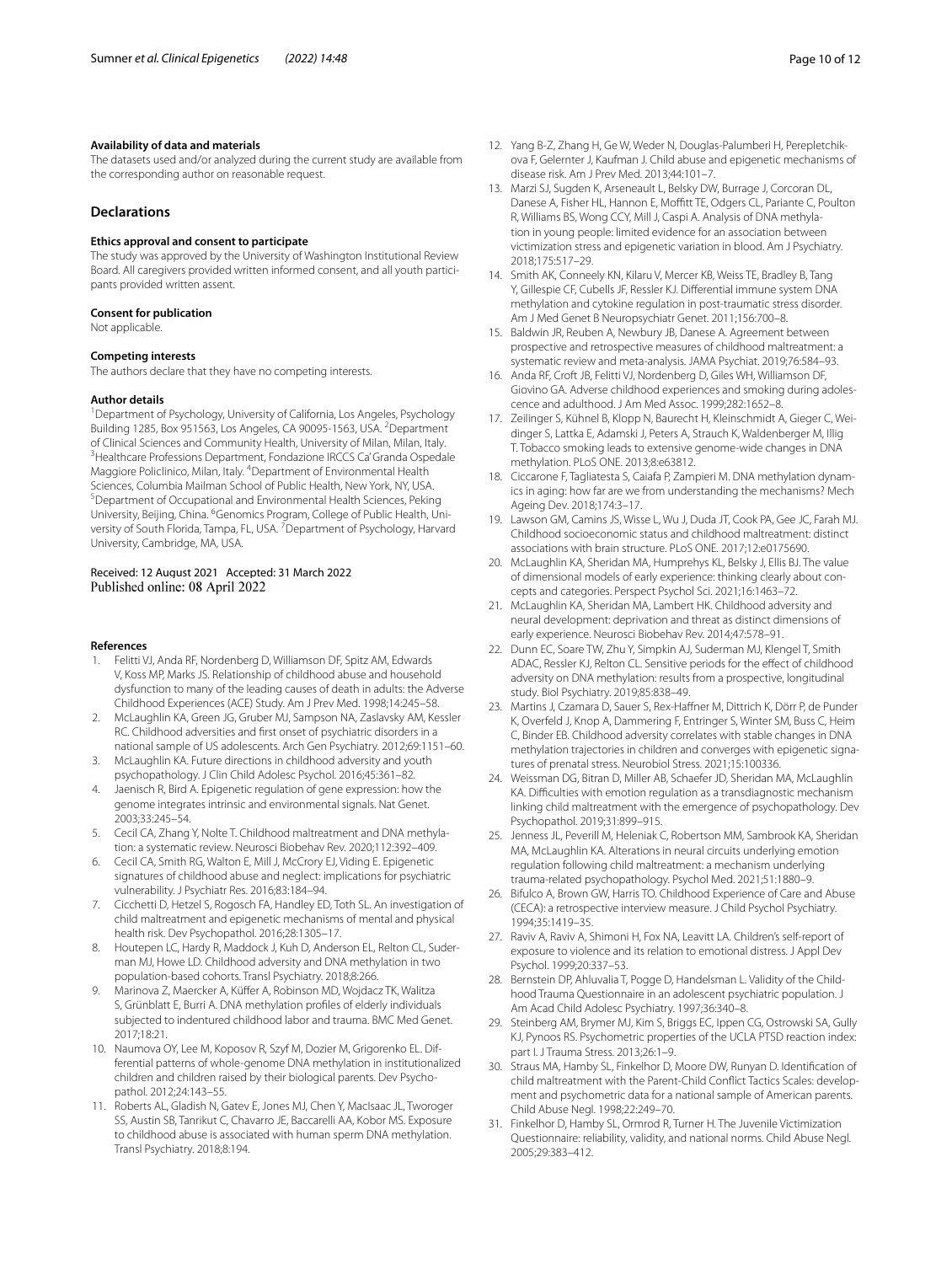- <span id="page-10-0"></span>32. Blumberg SJ, Bialostosky K, Hamilton WL, Briefel RR. The effectiveness of a short form of the Household Food Security Scale. Am J Public Health. 1999;89:1231–4.
- <span id="page-10-1"></span>33. Mott FL. The utility of the HOME-SF scale for child development research in a large national longitudinal survey: the National Longitudinal Survey of Youth 1979 cohort. Parenting. 2004;4:259–70.
- <span id="page-10-2"></span>34. Aryee MJ, Jaffe AE, Corrada-Bravo H, Ladd-Acosta C, Feinberg AP, Hansen KD, Irizarry RA. Minf: a fexible and comprehensive Bioconductor package for the analysis of Infnium DNA methylation microarrays. Bioinformatics. 2014;30:1363–9.
- <span id="page-10-3"></span>35. Johnson SB, Riis JL, Noble KG. State of the art review: poverty and the developing brain. Pediatrics. 2016;137:e20153075.
- <span id="page-10-4"></span>36. Titus AJ, Gallimore RM, Salas LA, Christensen BC. Cell-type deconvolution from DNA methylation: a review of recent applications. Hum Mol Genet. 2017;26:R216–24.
- <span id="page-10-5"></span>37. Houseman EA, Kile ML, Christiani DC, Ince TA, Kelsey KT, Marsit CJ. Reference-free deconvolution of DNA methylation data and mediation by cell composition efects. BMC Bioinform. 2016;17:259.
- <span id="page-10-6"></span>38. Barfeld RT, Almli LM, Kilaru V, Smith AK, Mercer KB, Duncan R, Klengel T, Mehta D, Binder EB, Epstein MP, Ressler KJ, Conneely KN. Accounting for population stratifcation in DNA methylation studies. Genet Epidemiol. 2014;38:231–41.
- <span id="page-10-7"></span>39. Achenbach TM. Integrative guide for the 1991 CBCL/4-18, YSR and TRF profles. Burlington: University of Vermont, Department of Psychiatry; 1991.
- <span id="page-10-8"></span>40. Barfeld RT, Kilaru V, Smith AK, Conneely KN. CpGassoc: an R function for analysis of DNA methylation microarray data. Bioinformatics. 2012;28:1280–1.
- <span id="page-10-9"></span>41. Johnson WE, Li C, Rabinovic A. Adjusting batch effects in microarray expression data using empirical Bayes methods. Biostatistics. 2007;8:118–27.
- <span id="page-10-10"></span>42. Liu PZ, Nusslock R. How stress gets under the skin: early life adversity and glucocorticoid receptor epigenetic regulation. Curr Genom. 2018;19:653–64.
- <span id="page-10-11"></span>43. Parade SH, Parent J, Rabemananjara K, Seifer R, Marsit CJ, Yang B-Z, Zhang H, Tyrka AR. Change in FK506 binding protein 5 (FKBP5) methylation over time among preschoolers with adversity. Dev Psychopathol. 2017;29:1627–34.
- <span id="page-10-12"></span>44. Ramo-Fernández L, Boeck C, Koenig AM, Schury K, Binder EB, Gündel H, Fegert JM, Karabatsiakis A, Kolassa I-T. The effects of childhood maltreatment on epigenetic regulation of stress-response associated genes: an intergenerational approach. Sci Rep. 2019;9:983.
- <span id="page-10-13"></span>45. Murgatroyd C, Patchev AV, Wu Y, Micale V, Bockmühl Y, Fischer D, Holsboer F, Wotjak CT, Almeida OF, Spengler D. Dynamic DNA methylation programs persistent adverse effects of early-life stress. Nat Neurosci. 2009;12:1559–66.
- <span id="page-10-14"></span>46. Provenzi L, Giorda R, Beri S, Montirosso R. SLC6A4 methylation as an epigenetic marker of life adversity exposures in humans: a systematic review of literature. Neurosci Biobehav Rev. 2016;71:7–20.
- <span id="page-10-15"></span>47. Schechter DS, Moser DA, Pointet VC, Aue T, Stenz L, Paoloni-Giacobino A, Adouan W, Manini A, Suardi F, Vital M, Rossignol AS, Cordero MI, Rothenberg M, Ansermet F, Serpa SR, Dayer AG. The association of serotonin receptor 3A methylation with maternal violence exposure, neural activity, and child aggression. Behav Brain Res. 2017;325:268–77.
- <span id="page-10-16"></span>48. Checknita D, Ekström TJ, Comasco E, Nilsson KW, Tiihonen J, Hodgins S. Associations of monoamine oxidase A gene frst exon methylation with sexual abuse and current depression in women. J Neural Transm. 2018;125:1053–64.
- <span id="page-10-17"></span>49. Kundakovic M, Gudsnuk K, Herbstman JB, Tang D, Perera FP, Champagne FA. DNA methylation of BDNF as a biomarker of early-life adversity. Proc Natl Acad Sci U S A. 2015;112:6807–13.
- <span id="page-10-18"></span>50. Smearman EL, Almli LM, Conneely KN, Brody GH, Sales JM, Bradley B, Ressler KJ, Smith AK. Oxytocin receptor genetic and epigenetic variations: association with child abuse and adult psychiatric symptoms. Child Dev. 2016;87:122–34.
- <span id="page-10-19"></span>51. Phipson B, Maksimovic J, Oshlack A. missMethyl: an R package for analyzing data from Illumina's HumanMethylation450 platform. Bioinformatics. 2016;32:286–8.
- <span id="page-10-20"></span>52. Stylli SS, Stacey T, Verhagen AM, Pass I, Courtneidge SA, Lock P. Nck adaptor proteins link Tks5 to invadopodia actin regulation and ECM degradation. J Cell Sci. 2009;122:2727–40.
- <span id="page-10-21"></span>53. Blouw B, Seals DF, Pass I, Diaz B, Courtneidge SA. A role for the podosome/invadopodia scaffold protein Tks5 in tumor growth in vivo. Eur J Cell Biol. 2008;87:555–67.
- <span id="page-10-22"></span>54. Li CM-C, Chen G, Dayton TL, Kim-Kiselak C, Hoersch S, Whittaker CA, Bronson RT, Beer DG, Winslow MM, Jacks T. Diferential Tks5 isoform expression contributes to metastatic invasion of lung adenocarcinoma. Genes Dev. 2013;27:1557–67.
- <span id="page-10-23"></span>55. Malnic B, Godfrey PA, Buck LB. The human olfactory receptor gene family. Proc Natl Acad Sci U S A. 2004;101:2584–9.
- <span id="page-10-24"></span>56. Chen Y, Li X, Kobayashi I, Tsao D, Mellman TA. Expression and methylation in posttraumatic stress disorder and resilience; evidence of a role for odorant receptors. Psychiatry Res. 2016;245:36–44.
- <span id="page-10-25"></span>57. Yan W, Wu F, Morser J, Wu Q. Corin, a transmembrane cardiac serine protease, acts as a pro-atrial natriuretic peptide-converting enzyme. Proc Natl Acad Sci U S A. 2000;97:8525–9.
- <span id="page-10-26"></span>58. Ikeda Y, Imai Y, Kumagai H, Nosaka T, Morikawa Y, Hisaoka T, Manabe I, Maemura K, Nakaoka T, Imamura T, Miyazono K, Komuro I, Nagai R, Kitamura T. Vasorin, a transforming growth factor β-binding protein expressed in vascular smooth muscle cells, modulates the arterial response to injury in vivo. Proc Natl Acad Sci U S A. 2004;101:10732–7.
- <span id="page-10-27"></span>59. Bonnet A-L, Chaussain C, Broutin I, Rochefort GY, Schrewe H, Gaucher C. From vascular smooth muscle cells to folliculogenesis: what about vasorin? Front Med. 2018;5:335.
- <span id="page-10-28"></span>60. Eriksson A, Williams MJ, Voisin S, Hansson I, Krishnan A, Philippot G, Yamskova O, Herisson FM, Dnyansagar R, Moschonis G, Manios Y, Chrousos GP, Olszewski PK, Frediksson R, Schiöth HB. Implication of coronin 7 in body weight regulation in humans, mice and fies. BMC Neurosci. 2015;16:13.
- <span id="page-10-29"></span>61. Koyanagi M, Nakabayashi K, Fujimoto T, Gu N, Baba I, Takashima Y, Doi K, Harada H, Kato N, Sasazuki T, Shirasawa S. ZFAT expression in B and T lymphocytes and identifcation of ZFAT-regulated genes. Genomics. 2008;91:451–7.
- <span id="page-10-30"></span>62. Dube SR, Fairweather D, Pearson WS, Felitti VJ, Anda RF, Croft JB. Cumulative childhood stress and autoimmune diseases in adults. Psychosom Med. 2009;71:243–50.
- <span id="page-10-31"></span>63. Lacey RE, Pereira SMP, Li L, Danese A. Adverse childhood experiences and adult infammation: single adversity, cumulative risk and latent class approaches. Brain Behav Immun. 2020;87:820–30.
- <span id="page-10-32"></span>64. Kuan P-F, Waszczuk MA, Kotov R, Marsit CJ, Gufanti G, Gonzalez A, Yang X, Koenen K, Bromet E, Luft BJ. An epigenome-wide DNA methylation study of PTSD and depression in World Trade Center responders. Transl Psychiatry. 2017;7:e1158.
- <span id="page-10-33"></span>65. Rutten BP, Vermetten E, Vinkers CH, Ursini G, Daskalakis NP, Pishva E, de Nijs L, Houtepen LC, Eijssen L, Jaffe AE, Kenis G, Viechtbauer W, van den Hove D, Schraut KG, Lesch K-P, Kleiman JE, Hyde TM, Weinberger DR, Schalkwyk L, Lunnon K, Mill J, Cohen H, Yehuda R, Baker DG, Maihofer AX, Nievergelt CM, Geuze E, Boks MPM. Longitudinal analyses of the DNA methylome in deployed military servicemen identify susceptibility loci for post-traumatic stress disorder. Mol Psychiatry. 2018;23:1145–56.
- <span id="page-10-34"></span>66. Mulder RH, Neumann A, Cecil CAM, Walton E, Houtepen LC, Simpkin AJ, Rijlaarsdam J, Heijmans BT, Gaunt TR, Felix JF, Jaddoe VWV, Bakermans-Kranenburg MJ, Tiemeier H, Relton CL, van Ijzendoorn MH, Suderman M. Epigenome-wide change and variation in DNA methylation in childhood: trajectories from birth to late adolescence. Hum Mol Genet. 2021;30:119–34.
- <span id="page-10-35"></span>67. Min JL, Hemani G, Hannon E, Dekkers KF, Castillo-Fernandez J, Luijk R, Carnero-Montoro E, Lawson DJ, Burrows K, Suderman M, Bretherick AD, Richardson TG, Klughammer J, Iotchkova V, Sharp G, Al Khleifat A, Shatunov A, Iacoangeli A, McArdle WL, Ho KM, Kumar A, Söderhäll C, Soriano-Tárraga C, Giralt-Steinhauer E, Kazmi N, Mason D, McRae AF, Corcoran DL, Sugden K, Kasela S, Cardona A, Day FR, Cugliari G, Viberti C, Guarrera S, Lerro M, Gupta R, Bollepalli S, Mandaviya P, Zeng Y, Clarke TK, Walker RM, Schmoll V, Czamara D, Ruiz-Arenas C, Rezwan FI, Marioni RE, Lin T, Awalof Y, Germain M, Aïssi D, Zwamborn R, van Eijk K, Dekker A, van Dongen J, Hottenga JJ, Willemsen G, Xu CJ, Barturen G, Català-Moll F, Kerick M, Wang C, Melton P, Elliott HR, Shin J, Bernard M, Yet I, Smart M, Gorrie-Stone T; BIOS Consortium, Shaw C, Al Chalabi A, Ring SM, Pershagen G, Melén E, Jiménez-Conde J, Roquer J, Lawlor DA, Wright J, Martin NG, Montgomery GW, Moftt TE, Poulton R, Esko T, Milani L, Metspalu A, Perry JRB, Ong KK, Wareham NJ, Matullo G, Sacerdote C, Panico S, Caspi A, Arseneault L, Gagnon F, Ollikainen M, Kaprio J, Felix JF, Rivadeneira F, Tiemeier H, van IJzendoorn MH, Uitterlinden AG, Jaddoe VWV, Haley C,